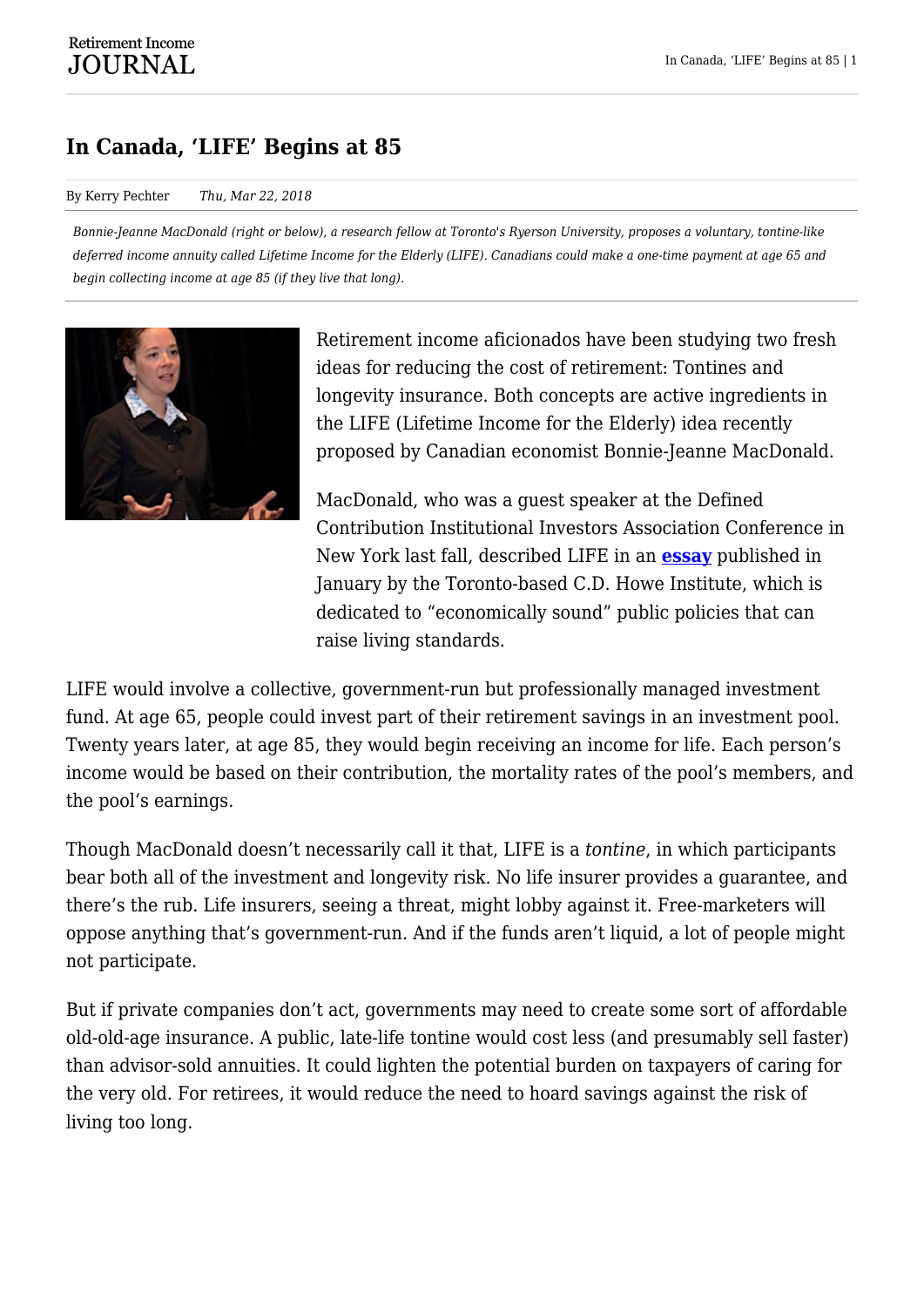## **'Three ideas came together'**

In 2009, MacDonald began researching the question of salary replacement rates. That led her to conclude that the long-standing rule of thumb about income replacement rates in retirement—70% of final salary—doesn't apply to everybody. (Her presentation to DCIAA last fall was on that topic.) Then she began looking at methods of spending savings in retirement.

"I found out that people don't want to buy annuities from financial service companies. The insurance companies themselves realize the risk of people living longer than expected, and have changed their pricing to account for it. I talked to Keith Ambachtsheer [the Canadian pension expert, emeritus professor at the University of Toronto, and now pension consultant].

"Eventually three ideas started to come together," she said. "The tontine is one part of it. It's the 'pooled risk' side," she said. "Then there's the nationalized aspect, and then the deferred income aspect. It's those three things together. There are no fixed fees or generational risk transfer," where a younger generation has to cover a shortfall in saving by an older generation.

All three concepts would in theory lower the individual and social costs of longevity insurance. A tontine is basically an annuity whose payout is determined entirely by the returns of an investment pool and the death rate of the investors. Because it's not guaranteed, it requires no life insurer to issue it. So it doesn't involve the expensive hedging, reserves, actuarial work that are sine qua non for guarantees, or the profit requirements that private companies require.

### **Reducing costs**

MacDonald hasn't worked out all the details of the LIFE program, but she has created an outline for it. "If you throw in too much detail [at this point], people will say, 'It's too complicated.' She put the idea out there at a level that's readable and understandable,"



Ambachtsheer (left) told *RIJ*.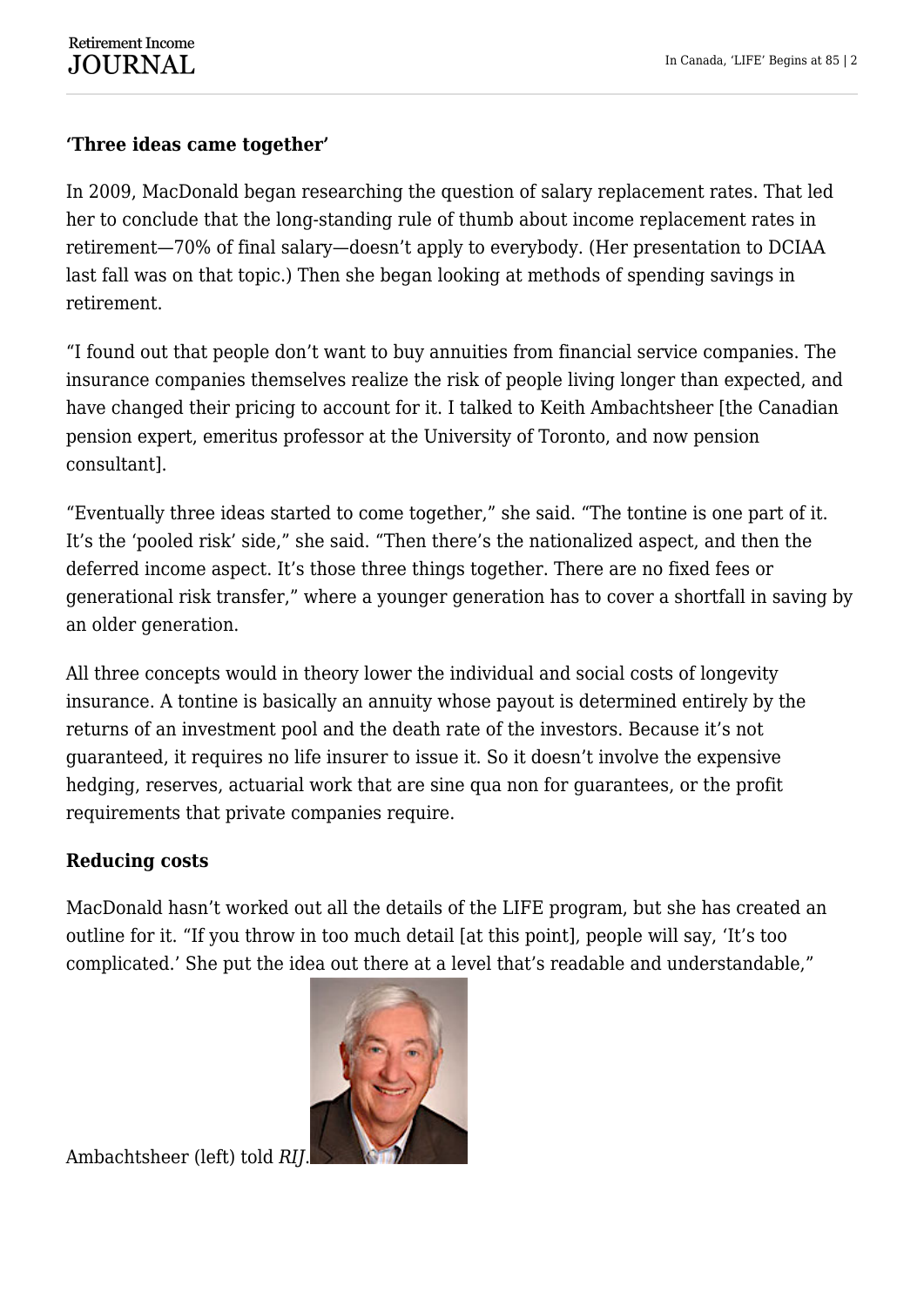But, to keep costs down, the product would be intentionally simple. A one-size-fits-all approach makes for less flexibility, but she thinks uniformity will help reduce marketing costs and lack of liquidity riders will raise payouts. Collective funds would provide economies of scale that would reduce investment costs.

**No more than two funds**. "Originally I said, Let's just have one fund. It would be volatile, and fluctuate with the markets," MacDonald said. "There are ways you can do that and still smooth the outcomes at the personal level. Or you could have two funds, a risky fund and a safe fund. Someone might go into the program at age 65. Starting at age 65, and each year afterward, one-twentieth of their assets would move to the low-risk fund."

**A tight window for signing up.** "There would be a single contribution and a window in which to contribute. You don't want people delaying the decision indefinitely. That would make it really complicated. People who would have bought it at 65 might not buy it later, as their health changes. That's my concern. The decision would be simple."

**Fixed income plus a bonus. "**The monthly income would be fixed across their remaining life, calculated using conservative investment and mortality expectations. At the end of each year, any surplus in the mortality experience of the group and investment return on the accounts would be distributed equitably among the age 85+ members through lump sum 'bonus' payouts."

**No withdrawals, refunds or death benefits.** "The problem with a private industry solution is that they would want to add options [to broaden the appeal and increase sales]. But adding options tends to lead to decision overload. I know that death benefits are popular in deferred income annuities, but the death benefit also makes the solution more expensive. Without the death benefit, people are paying a lot less for their income. It's more like pure insurance."

"A [insurer-issued] life annuity gets nicked for a whole lot of things," Ambachtsheer said. "You have adverse selection issues; you have return on capital issues. If you can get rid of those layers, then you can get more money out the back end. But it's a great idea on its own merits."

#### **Resonance overseas**

Tontines may sound exotic, but plan sponsors, governments and pension consulting firms in the UK and Europe are currently studying the concept of distributing regular, stable but non-guaranteed income from a collective investment fund as a compromise between defined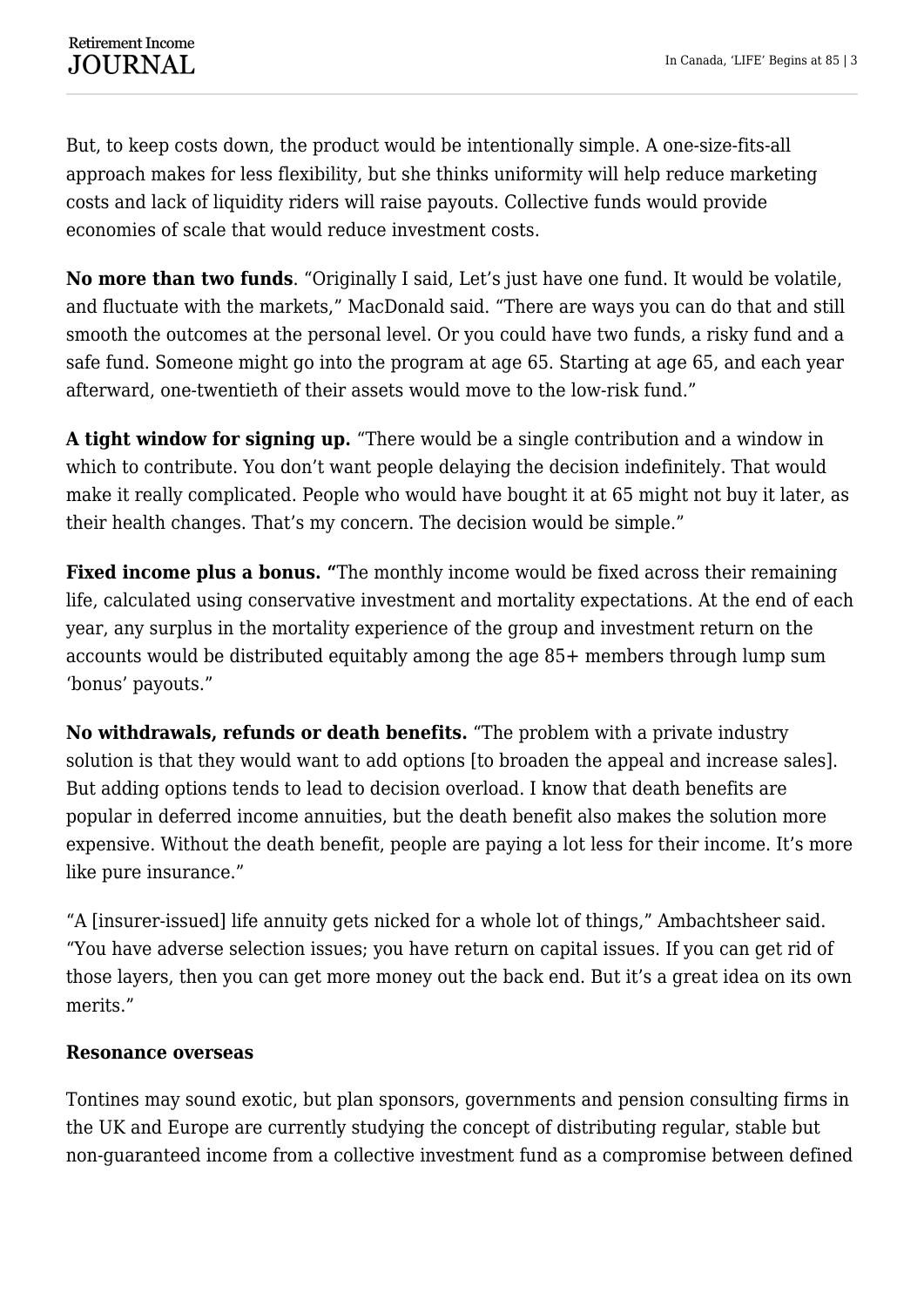benefit plans (which put sponsors at high longevity risk) and US-style defined contribution plans (which put participants at high longevity risk).

Per Linnemann, a former chief actuary of Denmark, has developed a product, called iTDFs, based on an algorithm that would smooth the variable payouts from individual accounts within a collectively-managed investment pool. As an option in an employer-sponsored plan,



iTDFs would offer a seamless transition from accumulation to decumulation.

Unlike MacDonald's LIFE product, which offers no liquidity at all during the deferral period, Linnemann's model would allow individuals to access the money in their accounts during retirement.

"The iTDFs framework can also provide solutions where it is possible for the retiree to maintain flexibility and control of the all of the savings from age 65 to age 84 combined seamlessly with a longevity-pooling phase from age 85," Linnemann (left) told *RIJ*.

# **Pros and cons**

There are pros and cons to a program like LIFE. On the plus side: Any advanced-life deferred income annuity (DIA), including those currently issued by about a dozen insurers in the US, prevents hoarding of savings, simplifies the retirement income planning process to a finite block of years (say, 65 to 85), and creates a reserve against long-term care costs.

On the anti-hoarding effect, Ambachtsheer said, "Why not create certainty at the back end so that you don't have people withdrawing as little as possible during retirement just in case they *might* need the money later." Perhaps counter-intuitively, retirees spend more [between the ages of 65 and 85] if they parked 20% of their savings in a deferring income annuity.

A national DIA could also help take some pressure off of public service providers (and taxpayers). "Each province in Canada has its own long-term care program," said MacDonald. "People who think deeply about these things realize that we'll have a huge elderly population (over age 85) in the provinces going forward and this is going to be very